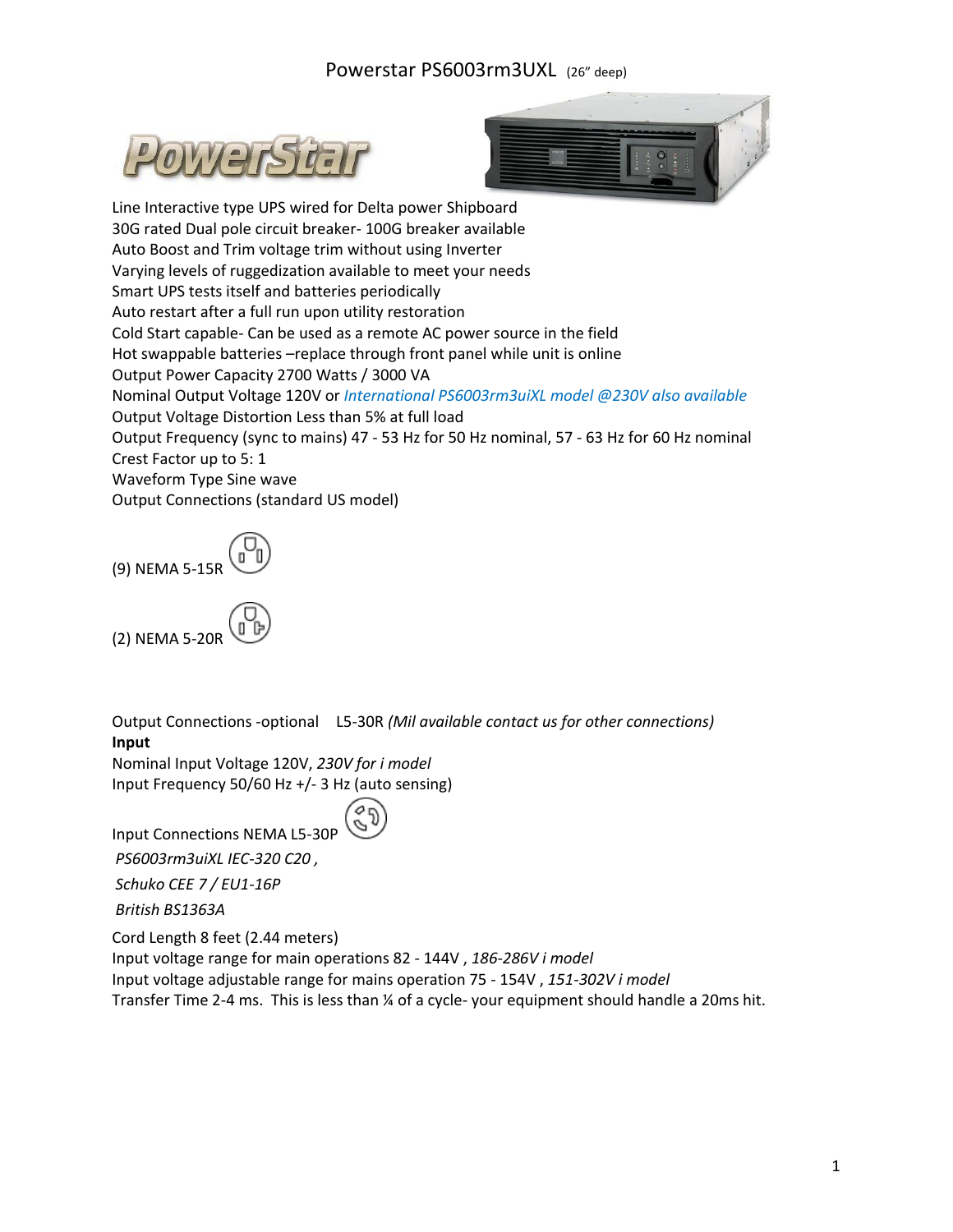## **Batteries & Runtime (**A**)**

Battery Type Maintenance-free sealed Lead-Acid battery with suspended electrolyte: leakproof

Typical recharge time 3 hour(s)

Replacement Battery PSRBC105 (*high temperature long life batteries available for this unit)*

Typical Backup Time at Half Load 15.0 minutes (1350 Watts) Typical Backup Time at Full Load 5.4 minutes (2700 Watts) Typical Backup Time at 900 Watts= 31 minutes

# **Runtime with 1 additional 3u battery pack 26"deep (159 lb) PS6003-3uBP (**B**)**

Typical Backup Time at Half Load 63 minutes (1350 Watts) Typical Backup Time at Full Load 21 minutes (2700 Watts) Typical Backup Time at 900 Watts= 106 minutes Typical Backup Time = 30 minutes @2100 Watts



## **Interface Port(s)**

DB-9 RS-232, USB, SmartSlot™, EPO

1 Available SmartSlot™ Interface (for SNMP Network card PS9617)-Environmental monitor or contact closures board are available to signal status of UPS and control it.

Communicate to the UPS with Powerchute™ software- supplied with each unit.

Emergency Power OFF contacts- connect an external low current simple closure switch to disable UPS for Fire or other Emergency.

Connect a PC with Windows XP™ or above to USB and Windows will configure itself to work with the UPS for graceful shutdown capability.

## **Control panel**

LED status display with *Load* and *Battery bar-graph***s**. Also *On Line, On Battery, Replace Battery***,** and *Overload* Indicators also Auto Voltage Regulator **Buck and Boost** indicators

**I- On** /self Test push button, **o- Off** push button

Audible Alarm -Alarm when on battery: distinctive low battery alarm: configurable delays Emergency Power Off (EPO)

## **Protection**

Surge energy rating 880 Joules Filtering- Full time multi-pole noise filtering: 0.3% IEEE surge let-through: zero clamping response time: meets UL 1449

## **Dimensions**

Maximum Height 5.25 inches (133 mm) x Maximum Width 19.00 inches (483 mm) Maximum Depth 26.00 inches (660 mm) -Rack Height 3U Net Weight 131.00 lbs. (59.55 kg) Shipping Weight 153.00 lbs. (69.55 kg) Shipping Height 12.00 inches (305 mm)x Shipping Width 24.00 inches (610 mm)x Shipping Depth 32.00 inches (813 mm) Color- Gun Metal Black Mounting rails included for rack mounting